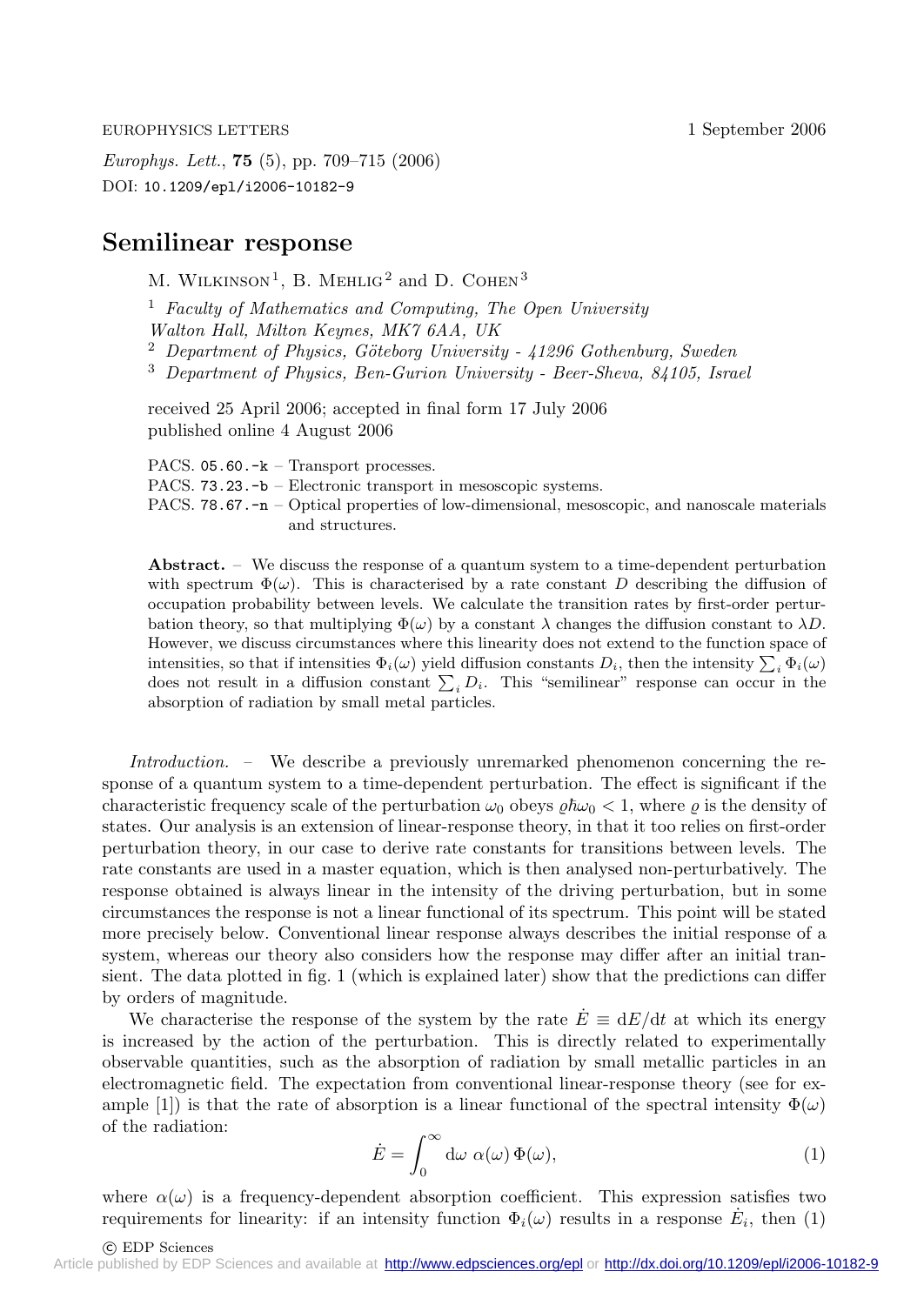

Fig.  $1 - (a)$  The network of transitions between states is analogous to a random resistor network. (b) Rate of energy absorption divided by difference in the occupation probabilities of the lowest and the highest states, showing crossover from an initial transient to a steady state. The numerical simulations of (11) employ random-matrix eigenvalues with  $\beta = 1, \sigma^2 = 1, \rho = 1, N_{\rm p} = 3$ , and  $\Phi(\omega) = \varepsilon^2 \exp[-|\omega|/\omega_0]/\omega_0$ , for  $\varepsilon^2 = 1$  and  $\omega_0 = 2$  ( $\circ$ ), 1 ( $\triangleright$ ), 0.5 ( $\lozenge$ ), 0.3 ( $\square$ ), and 0.25 ( $\triangleleft$ ). The results were averaged over 200 realisations of  $\mathcal{H}_j$ . The asymptotes are: left, linear response for the initial transient (eq. (21)); right, steady state determined by network model (eq. (14)). (c) Energy diffusion constant  $D_E$  *vs.*  $\omega_0$ . Symbols are long-time asymptotes from (b). The solid line is the semilinear response obtained by solving (14), averaging over 20 realisations. Also shown are linearresponse approximation (eq. (21)), asymptote to semilinear-response theory (eq. (22)).

implies that for some constant  $\lambda$ 

$$
\Phi(\omega) \mapsto \lambda \Phi(\omega) \qquad \implies \quad \dot{E} \mapsto \lambda \dot{E}, \tag{2}
$$

$$
\Phi(\omega) \mapsto \sum_{i} \Phi_{i}(\omega) \quad \implies \quad \dot{E} \mapsto \sum_{i} \dot{E}_{i} . \tag{3}
$$

In this letter we introduce a new form of linear-response theory, which satisfies (2) but not (3), and which we therefore term *semilinear* response theory. In the limiting case  $\varrho \hbar \omega_0 \ll 1$  we show that the absorption rate is approximated by

$$
\dot{E} = \left[ \int_0^\infty d\omega \ \mu(\omega) \ \Phi^{-1}(\omega) \right]^{-1}, \tag{4}
$$

where  $\mu(\omega)$  will be specified later. Equation (4) clearly satisfies condition (2), but not (3). This is a consequence of the fact that (4) is a weighted harmonic average of the spectral intensity function,  $\Phi(\omega)$ . Reference [2] discusses a model for a quantum dot coupled to a conducting ring, where the DC conductance is also obtained by a harmonic averaging procedure. In that case, however, harmonic averaging is relevant because of the specific structure of the Hamiltonian of that system. By contrast, the results described here relating the AC response to  $\Phi(\omega)$  are applicable to generic systems.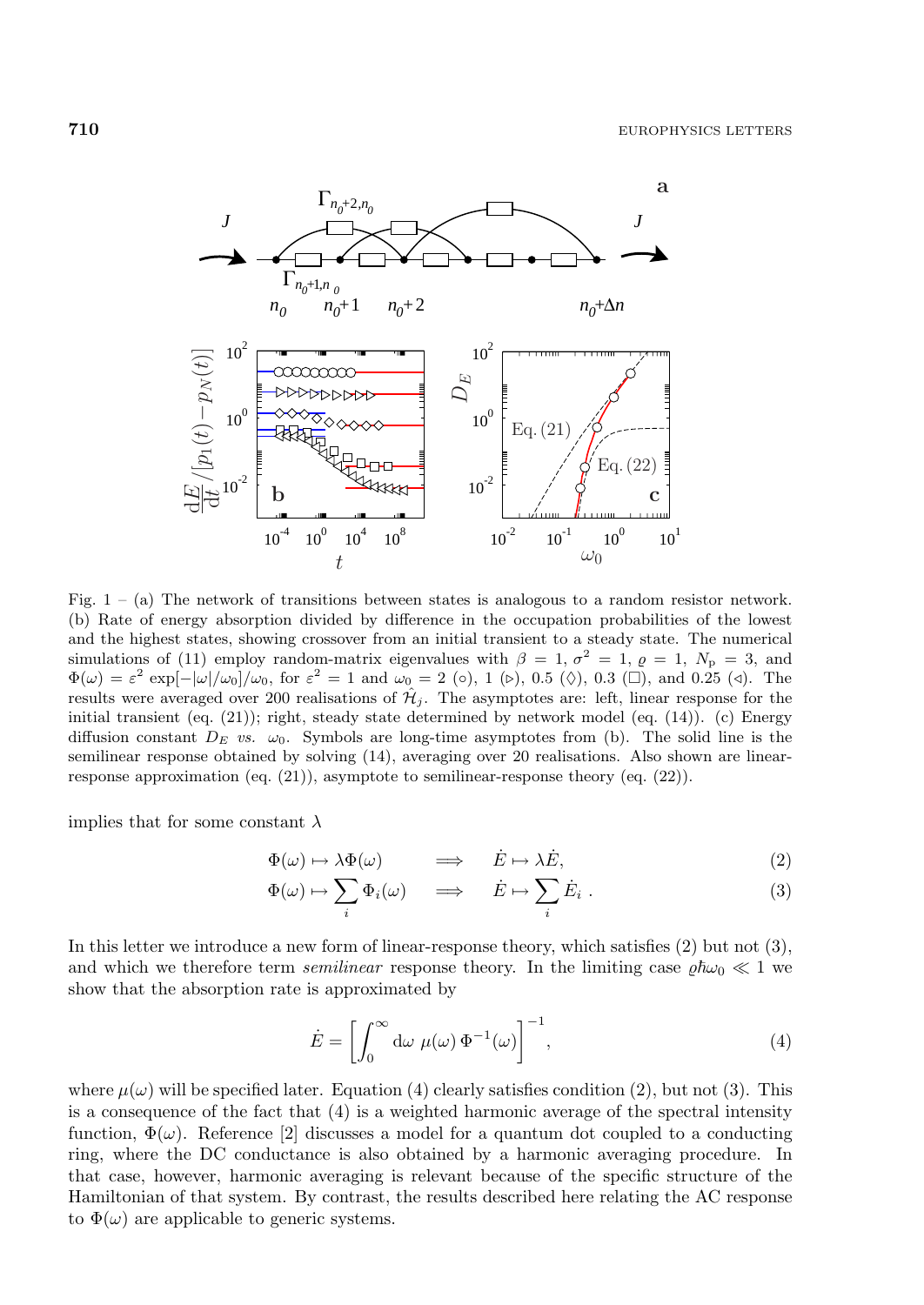### M. Wilkinson *et al.*: Semilinear response **711**

Our approach is based upon an observation about the response of quantum systems to lowfrequency perturbations. We discuss a system which absorbs a finite amount of energy,  $E_0$ , and consider taking the limit as the characteristic frequency  $\omega_0$  of the perturbation approaches zero. The number of quanta that the system absorbs,  $E_0/\hbar\omega_0$ , diverges as  $\omega_0 \to 0$ . In order to understand the response of a quantum system to low-frequency perturbations, we must therefore consider multiple excitations. We describe the excitation of the system by a master equation, describing the probability  $p_n(t)$  that the system is in state with level number n at time  $t$ . If this master equation is treated in perturbation theory, we recover conventional linear-response theory. However, our non-perturbative treatment yields distinctive differences from the usual linear-response results.

Our results are quite generally applicable, but it may be helpful to bear in mind a specific example, namely a single electron trapped inside an irregularly shaped enclosure, subjected to fluctuating electric fields. This is a simplified model for the absorption of electromagnetic radiation by small metallic particles. In a classic paper, Gorkov and Eliashberg [3] predicted a quantum size effect, where the absorption of radiation would show distinctive structures for frequencies close to the frequency  $(\varrho \hbar)^{-1}$  (here  $\varrho$  is the density of states of single-electron excitations at the Fermi energy). The energy levels were assumed to have the same statistical properties as random matrices, and the absorption was calculated using random matrix models introduced by Dyson [4], discussed in [5]. We start from the same model and arrive at very different conclusions. We remark that despite intensive investigation, there is no clear experimental evidence for the validity of the theory proposed in [3].

*The Hamiltonian.* – We denote the Hamiltonian in the absence of external fields by  $\mathcal{H}_0$ . The perturbation is described by a set of  $N_{\rm p}$  operators  $\mathcal{H}_j$  multiplied by time-dependent fields  $X_i(t)$ :

$$
\hat{\mathcal{H}}(t) = \hat{\mathcal{H}}_0 + \sum_{j=1}^{N_{\rm p}} X_j(t)\hat{\mathcal{H}}_j . \tag{5}
$$

In the case where the theory is applied to very small metal particles in an electromagnetic field,  $\mathcal{H}_0$  is the Hamiltonian for quasiparticle excitations, and the  $\mathcal{H}_i$  are operators representing coupling of quasiparticles to the  $N_{\rm p} = 3$  components of the electric field,  $X_i(t)$ . The operators  $\mathcal{H}_i$  are not simple dipole operators, because they must take account of screening of the externally applied perturbation by polarisation charges [6, 7].

The fields are not monochromatic, and their components  $X_j(t)$  are random functions of time, satisfying

$$
\langle X_j(t) \rangle = 0 \quad \text{and} \quad \langle X_i(t)X_j(t') \rangle = \delta_{ij}\phi(t-t')
$$
 (6)

(angular brackets denote averages). The fields have a spectral intensity  $\Phi(\omega)$ , defined by

$$
\Phi(\omega) = \int_{-\infty}^{\infty} d\tau \, \phi(\tau) \exp[i\omega \tau]. \tag{7}
$$

In the numerical examples below, we take  $\Phi(\omega) = \varepsilon^2 \exp[-|\omega|/\omega_0]/\omega_0$ , where  $\omega_0$ ,  $\varepsilon$  are constants. An exponential dependence with  $\omega_0 = k_B T/\hbar$  is a natural choice if the system is excited thermally.

*Master equation.* – First consider the rate for transitions between eigenstates of  $\hat{\mathcal{H}}_0$ . Expand the solution  $|\psi(t)\rangle$  of the Schrödinger equation  $i\hbar d|\psi\rangle/dt = \hat{\mathcal{H}}(t)|\psi\rangle$ ,

$$
|\psi(t)\rangle = \sum_{n} a_n(t) \exp[-iE_n t/\hbar] |\varphi_n\rangle, \tag{8}
$$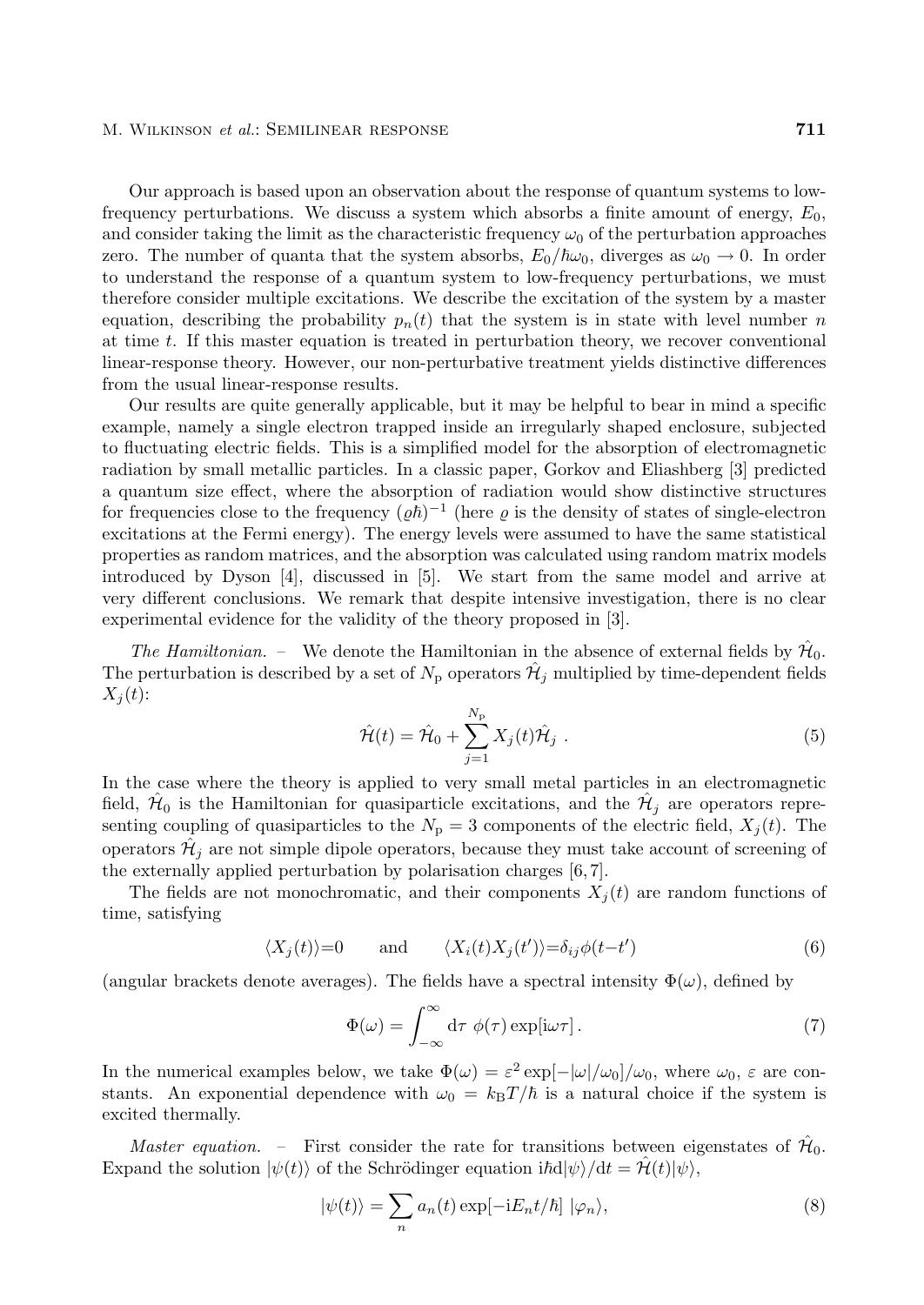where  $\hat{\mathcal{H}}_0|\varphi_n\rangle = E_n|\varphi_n\rangle$  and the energies are ordered according to the index n. The amplitudes  $a_n(t)$  satisfy

$$
\dot{a}_n = \frac{-i}{\hbar} \sum_m \exp[i\omega_{nm}t] \sum_{j=1}^{N_p} \mathcal{H}_{nm}^{(j)} X_j(t) a_m, \qquad (9)
$$

where  $\mathcal{H}_{nm}^{(j)} = \langle \varphi_n | \hat{\mathcal{H}}_j | \varphi_m \rangle$  and  $\omega_{nm} = (E_n - E_m)/\hbar$ . Solving perturbatively for the initial condition  $a_n(0) = \delta_{nm}$ , one obtains an expression for  $a_n(t)$  and hence for the probability  $p_n(t) = \langle |a_n(t)|^2 \rangle$  to be in the *n*-th state. For  $n \neq m$  we have  $p_n(t) = \Gamma_{nm} t + O(t^2)$ , where the rate constants are given by a version of Fermi's golden rule:

$$
\Gamma_{nm} = \frac{1}{\hbar^2} \Phi(\omega_{nm}) \sum_{j=1}^{N_{\rm p}} |\mathcal{H}_{nm}^{(j)}|^2.
$$
 (10)

The expression for  $p_n$  is valid for times sufficiently short that  $1 - p_m \ll 1$ , but large enough that  $\omega_0 t \gg 1$ . These conditions are compatible for a sufficiently small  $\varepsilon$ .

The rate constants can be used to write the master equation for the occupation probabilities  $p_n(t)$ :

$$
\frac{\mathrm{d}p_n}{\mathrm{d}t} = \sum_m \Gamma_{nm}(p_m - p_n). \tag{11}
$$

This master equation ignores interference effects, which average away on long timescales.

Our model (5), (6) describes excitation of a quantum system due to a perturbation. In practical applications, the system may also be subject to relaxation effects. The master equation model can then be augmented with terms representing relaxation processes. These additional terms could represent the transfer of energy from electronic excitations into phonons or photons. Electron-electron interactions could also be included, although these represent re-arrangement of energy within the electronic system rather than relaxation. The lifetime for an electron to emit photons or phonons diverges as the energy of excitation of the electron approaches zero. For systems excited by low-frequency fields, electrons may therefore be excited by many quanta before their relaxation rate is significant. Thus our approach is in contrast with conventional linear-response theory [8] which implicitly assumes that multiple excitations are not relevant.

In the case of absorption of electromagnetic radiation by small conducting particles, ref. [3] shows that phonons do not cause relaxation at low frequencies, so that emission of photons is the dominant relaxation mechanism. In this case it is easy to see that there is multiple excitation when the intensity of radiation at frequency  $\omega_0$  is large compared to the intensity of black-body radiation at temperature  $T = \hbar \omega_0 / k_B$ . This condition is easily satisfied at the microwave or far-infrared frequencies which are relevant to experimental studies on the effect discussed in [3].

*Energy diffusion and resistor networks. –* We are interested in the long-time behaviour of the master equation (11). The coarse-grained occupation probabilities obey a continuity equation

$$
\partial_t p(n,t) + \partial_n J(n,t) = 0 \tag{12}
$$

with probability flux J. We argue below that the coarse-grained occupation probability obeys Fick's law,  $J = -D\partial p/\partial n$ , so that  $p(n, t)$  obeys a diffusion equation,

$$
\partial_t p = \partial_n [D \partial_n p] \tag{13}
$$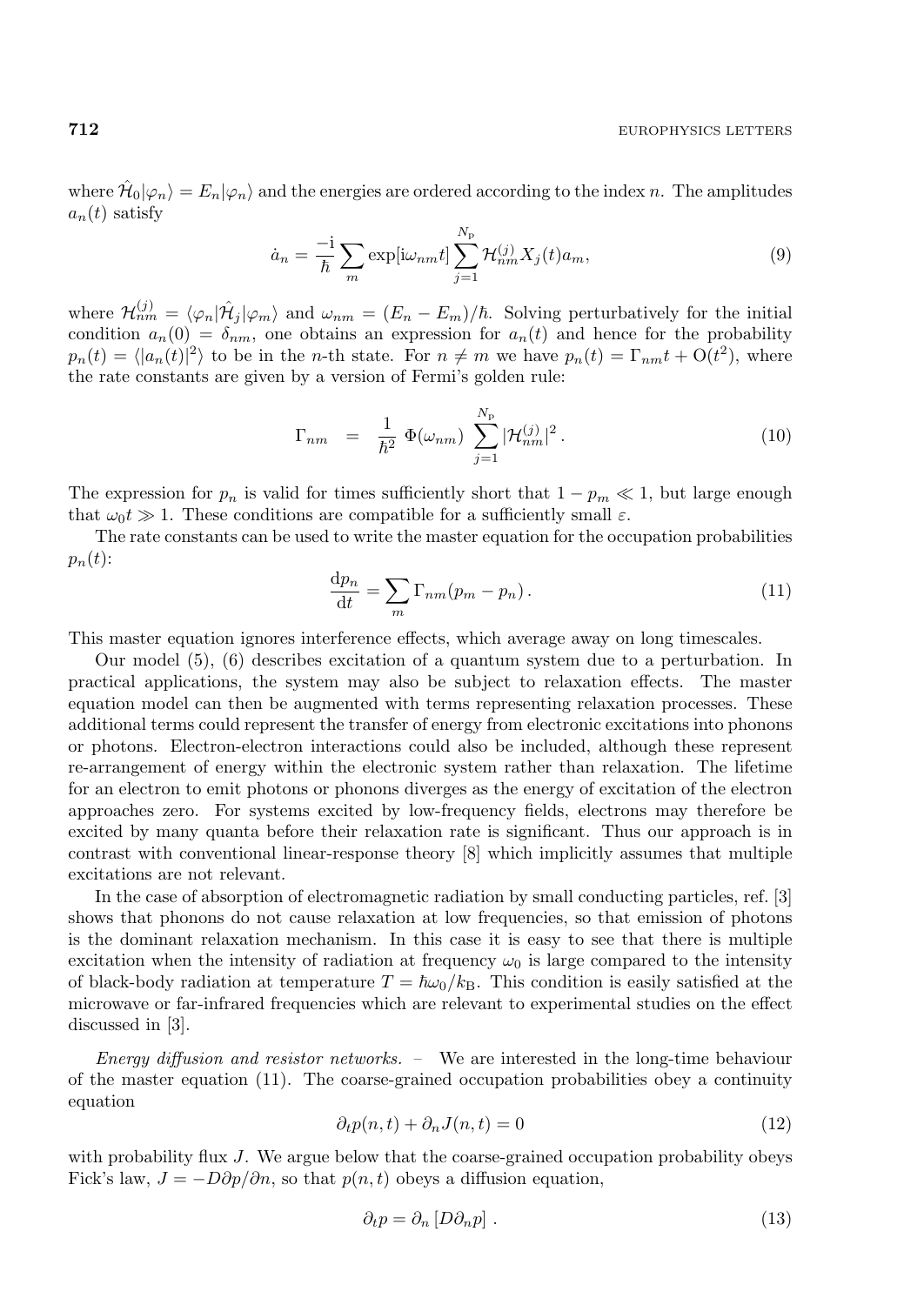### M. Wilkinson *et al.*: Semilinear response **713**

In order to determine  $D$  we make use of the analogy between  $(11)$  and Kirchoff's equation for a resistor network (illustrated in fig. 1a): nodes n and m are connected by conductances  $G_{nm}$ . If a current  $I_n$  is supplied at node n, the potentials  $V_n$  satisfy

$$
I_n = \sum_m G_{nm}(V_n - V_m). \tag{14}
$$

The probabilities  $p_n$  in (11) correspond to the potentials  $V_n$ , the rates  $\Gamma_{nm}$  to the conductances  $G_{nm}$ , and in the steady state  $I_n \equiv -dp_n/dt = 0$  at all the nodes. Coarse graining is achieved by considering a truncated network segment of length  $\Delta n \gg 1$  as illustrated in fig. 1a, with a current J injected into one end and extracted at the other end. This finite segment is described by an equation in the form of (14) with  $I_n = J\delta_{n,n_0} - J\delta_{n,n_0+\Delta n}$ , resulting in a potential difference  $\Delta V = V_{n_0+\Delta n} - V_{n_0}$ . We expect that  $\Delta V/\Delta n$  approaches a limit as  $\Delta n$  increases, implying a "coarse grained" Fick's law:  $J \approx -D(p_{n_0+\Delta n} - p_{n_0})/\Delta n$ , which is analogous to Ohm's Law. Thus  $D/\Delta n$  is the conductance of the segment, and D is obtained as  $D = -J \lim_{\Delta n \to \infty} \Delta n / \Delta V$ . We remark that Miller and Abrahams [9] introduced random resistor models in studies of spatial (as opposed to energy) diffusion in disordered systems.

In what follows we discuss expressions for  $D$  in two limiting cases. When the rate constants are negligible for all but nearest-neighbour transitions, the resistance  $(D/\Delta n)^{-1}$  is the sum of resistors in series, leading to

$$
D = \left(\lim_{\Delta n \to \infty} \frac{1}{\Delta n} \sum_{n=n_0}^{n_0 + \Delta n} \Gamma_{n,n+1}^{-1}\right)^{-1} \equiv \left\langle \Gamma_{n,n+1}^{-1} \right\rangle^{-1}.\tag{15}
$$

To show that Fick's law holds in the limit considered here, it suffices to show that (15) yields a finite result for  $D$  (an example is given in eq. (22) below). It is an immediate consequence of the nature of the harmonic average that the diffusion constant is significantly reduced by the presence of "bottlenecks", that is links with very low transition rates [10]. Reference [2] considers the consequences of this for energy diffusion in a model for the DC response of a quantum dot coupled to a conducting ring.

We turn to the other extreme case, where many transitions have significant weight (not just to near neighbours). We may assume that the potential changes linearly along the network  $(p_n \propto n)$  and find that

$$
D = \langle \frac{1}{2} \sum_{m} (m - n)^2 \Gamma_{n,m} \rangle, \qquad (16)
$$

where the angular brackets means averaging over  $n$  as in eq. (15). To derive this, note that the contribution of bond of length  $\Delta n = (m - n)$  to the current is proportional to the potential drop and hence to  $\Delta n$ . Furthermore the number of bonds of length  $\Delta n$  passing through a given section gives a further factor  $\Delta n/2$ .

*Rate of absorption of energy.* – The expectation value of the energy of the system is

$$
E(t) = \sum_{n} p_n(t) E_n \,. \tag{17}
$$

When many states are excited, the sum may be approximated by an integral. Applying (13), the rate at which energy is absorbed is

$$
\dot{E} = \int \! \mathrm{d}n \, E_n \partial_n [D \partial_n p] = - \int \! \mathrm{d}E \, \varrho D_E \frac{\partial p}{\partial E} \,. \tag{18}
$$

This equation shows that the rate of energy absorption  $\hat{E}$  is proportional to the energydiffusion coefficient  $D_E = D/\varrho^2$ , a principle that was introduced in [11].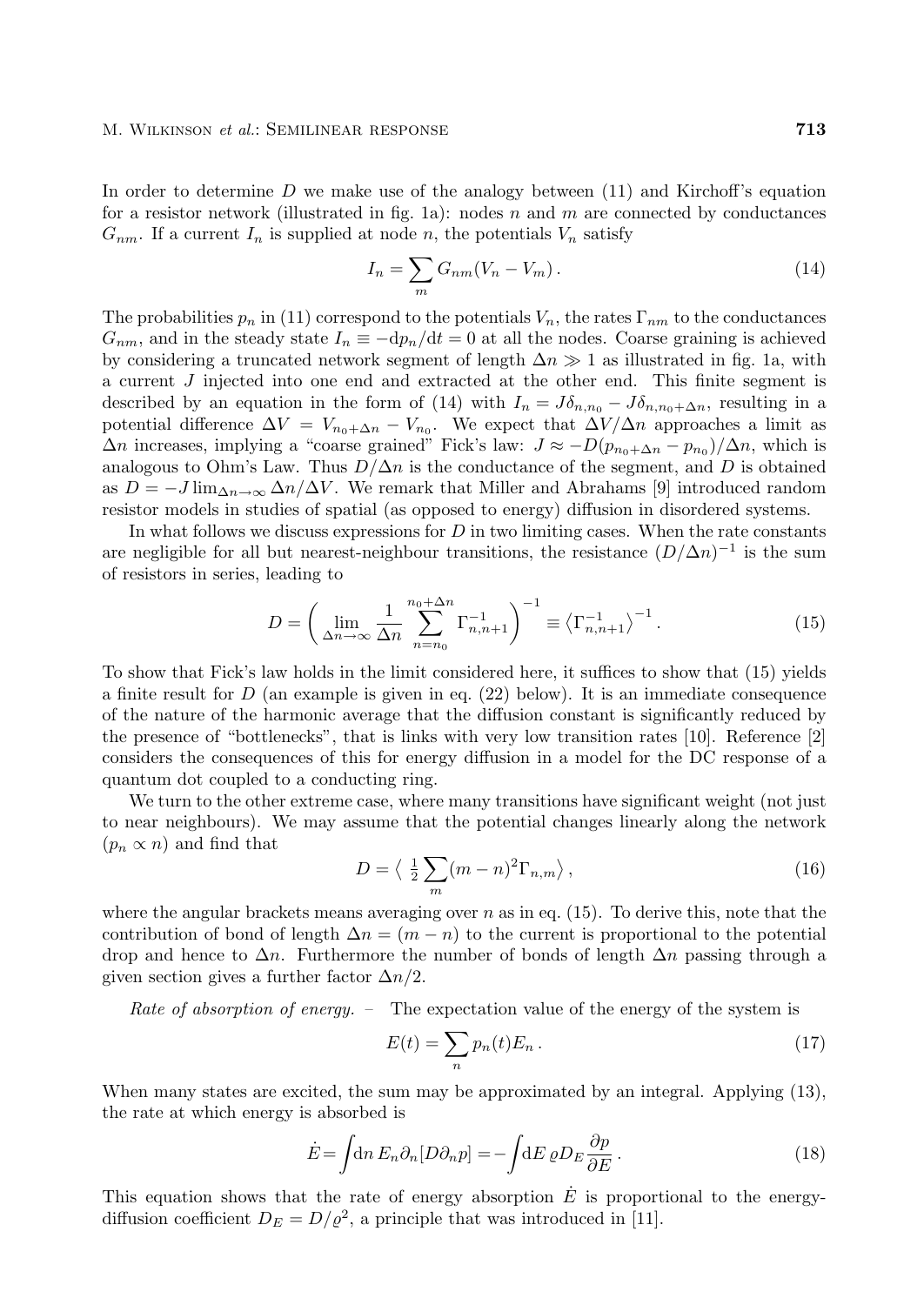*An example of semilinear response.* – Consider the case where  $\varrho \hbar \omega_0 \ll 1$ . Here the rate constants (10) decrease very rapidly as the separation in energy increases, and we can neglect all of the rate constants  $\Gamma_{nm}$  other than those describing nearest-neighbour coupling. The diffusion constant  $D_E = D/\varrho^2$  is then estimated via eq. (15). It is clear that large gaps in the spectrum create "bottlenecks" which slow the diffusion of probability. We define  $P(S)$ d $S$  as the probability that the normalised spacing between two successive levels  $(E_{n+1} - E_n)\varrho$  is in the interval  $[S, S + dS]$ . We assume that the matrix elements  $\mathcal{H}_{nm}^{(j)}$  are independent Gaussian random variables with variance  $\sigma^2$  and zero mean, independent of the energy levels. We write  $\mathcal{H}_{nm}^{(j)} = \sigma x_{nm}^{(j)}$  with Gaussian random variables  $x_{nm}^{(j)}$ , each with zero mean and unit variance, then substitute (10) into (15) and find

$$
D_E = \frac{\sigma^2}{(\varrho \hbar)^3} \left[ \int \frac{\mathrm{d}x \, \mathrm{e}^{-x^2/2}}{(2\pi)^{N_\mathrm{p}/2} x^2} \right]^{-1} \left[ \int_0^\infty \frac{P(\varrho \hbar \omega)}{\Phi(\omega)} \right]^{-1} . \tag{19}
$$

Equation (19) is an example of semilinear response, in the form of eq. (4). Assuming that  $\Phi(\omega)$  decreases rapidly when  $\omega \gg \omega_0$ , the integral in (19) is dominated by the tail of the level spacing distribution. Denoting the second term (with the integral over  $dx$ ) by W, we find that  $W = 1$  for  $N_{\rm p} = 3$ . For  $N_{\rm p} = 1, 2$  we find  $W = 0$ , so that  $D_E = 0$ , implying that the spread of probability is sub-diffusive.

*Linear-response theory. –* Now we contrast (19) with conventional linear-response theory. We assume that the initial probability  $p_n(0)$  is a smooth function of the energy of the state. We differentiate (11), substitute in (17), and expand  $p_m - p_n$  to first order in  $E_n - E_m$ . Interchanging the indices  $n$  and  $m$  and averaging the two expressions for the double sum gives

$$
\dot{E} = -\frac{1}{2} \sum_{n,m} (E_m - E_n)^2 \Gamma_{nm} \frac{\partial p}{\partial E}.
$$
\n(20)

We can identify  $D<sub>E</sub>$  by comparison with (18). After substitution of (10) we obtain an expression in terms of the two-level correlation function  $R_2(\epsilon) = \sum_{nm} \langle \delta(E - E_n) \delta(E + \epsilon - E_m) \rangle / \varrho^2$ (we use the notation of [5])

$$
D_E = N_p \sigma^2 \hbar \varrho \int_0^\infty d\omega \,\omega^2 R_2(\hbar \omega) \Phi(\omega). \tag{21}
$$

This a linear functional of the spectral intensity  $\Phi(\omega)$ , leading to and expression of the form (1). Equation (21) is a version of the "Kubo formula" of linear-response theory and is equivalent to a result obtained by Gorkov and Eliashberg [3]. It is subject to the criticism that it only describes the initial response of the system (fig. 1b): after a short transient, the probabilities may cease to be given accurately by a smooth function of the energy, leading to a very different rate of absorption, such as that given by (19). Conventional linear-response theory [8] implicitly assumes that strong relaxation prevents level number diffusion from exploring the "bottlenecks".

Finally we remark that if the initial probability  $p_n(0)$  is a smooth function of level number n instead of  $E_n$ , a slightly modified form of linear-response theory is obtained [8].

*Random-matrix models and numerical experiments. –* We now compare the calculation of  $D<sub>E</sub>$  using (19) with conventional linear-response theory (21), assuming random matrix models for  $P(S)$  and  $R_2(\epsilon)$ . Although the spectra of complex quantum systems differ, their statistical properties are very similar and can be calculated for suitably defined random-matrix ensembles [5]. There are three "universal" ensembles, labelled by an integer index  $\beta \in \{1, 2, 4\}$ . For  $P(S)$  we use the "Wigner surmise",  $P(S) \sim a_{\beta}S^{\beta} \exp[-c_{\beta}S^2]$ , with  $a_{\beta}$  and  $c_{\beta}$  chosen so that